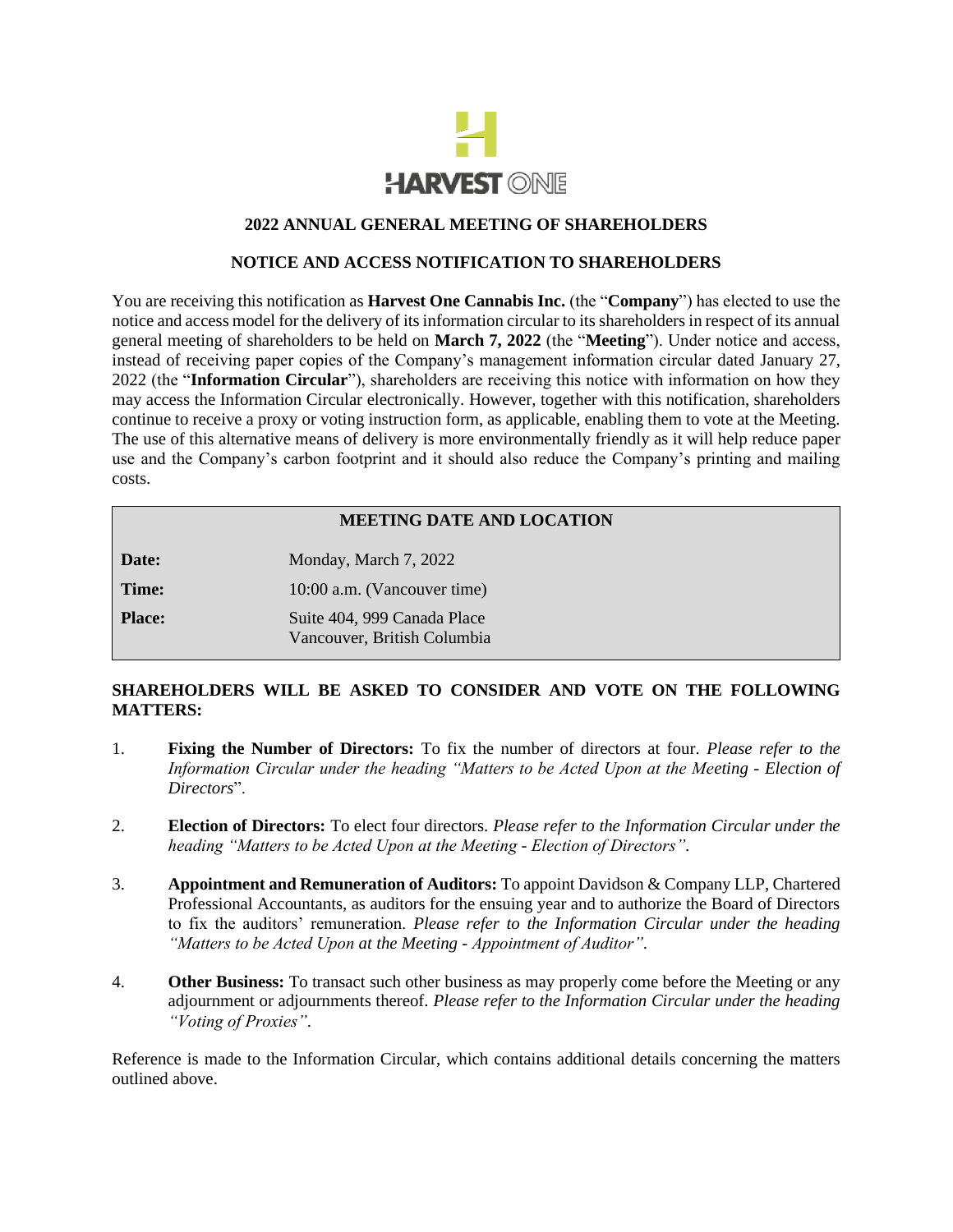# **SHAREHOLDERS ARE REMINDED TO REVIEW THE INFORMATION CIRCULAR PRIOR TO VOTING. SEE BELOW FOR HOW TO VIEW AND ACCESS OF COPY OF THE INFORMATION CIRCULAR.**

### **WEBSITES WHERE THE INFORMATION CIRCULAR IS POSTED**

The Information Circular can be viewed online:

- ➢ under the Company's profile at www.sedar.com; or
- ➢ at the Company's website at [https://harvestone.com/investors/agm/;](https://harvestone.com/investors/agm/) or

# **HOW TO OBTAIN PAPER COPIES OF THE INFORMATION CIRCULAR**

Shareholders may request paper copies of the Information Circular be sent to them by postal delivery at no cost to them. Requests may be made up to one year from the date the Information Circular was filed on SEDAR.

### **Shareholders who wish to receive paper copies of the Information Circular may request copies by calling Broadridge Financial Solutions at 1.877.907.7643.**

Requests for paper copies must be received at least by February 22, 2022 in order to receive the Information Circular in advance of the proxy deposit date and Meeting. The Information Circular will be sent to such shareholders within three business days of their request if such requests are made before the Meeting. Those shareholders with existing instructions on their account to receive a paper copy of meeting materials will receive a paper copy of the Information Circular with this notification. Shareholders are able to request to receive copies of the Company's annual and/or interim financial statements and relevant management's discussion and analysis on the accompanying return card.

#### **VOTING**

**Registered Holders** are asked to return their proxies using the following methods by the proxy deposit date noted on your proxy:

|                   | <b>Computershare Investor Services Inc.</b><br><b>Proxy Department</b><br>8th Floor, 100 University Avenue<br><b>Toronto ON M5J 2Y1</b> |
|-------------------|-----------------------------------------------------------------------------------------------------------------------------------------|
| <b>MAIL:</b>      | Complete the form of proxy or any other proper form of proxy, sign it<br>and mail it to:                                                |
| <b>INTERNET:</b>  | Go to www.investorvote.com and enter the 15 digit control number on<br>the form of proxy.                                               |
| <b>FACSIMILE:</b> | Computershare Investor Services Inc. at 1-866-249-7775                                                                                  |
| <b>TELEPHONE:</b> | Computershare Investor Services Inc. at 1-866-732-VOTE (8683)                                                                           |